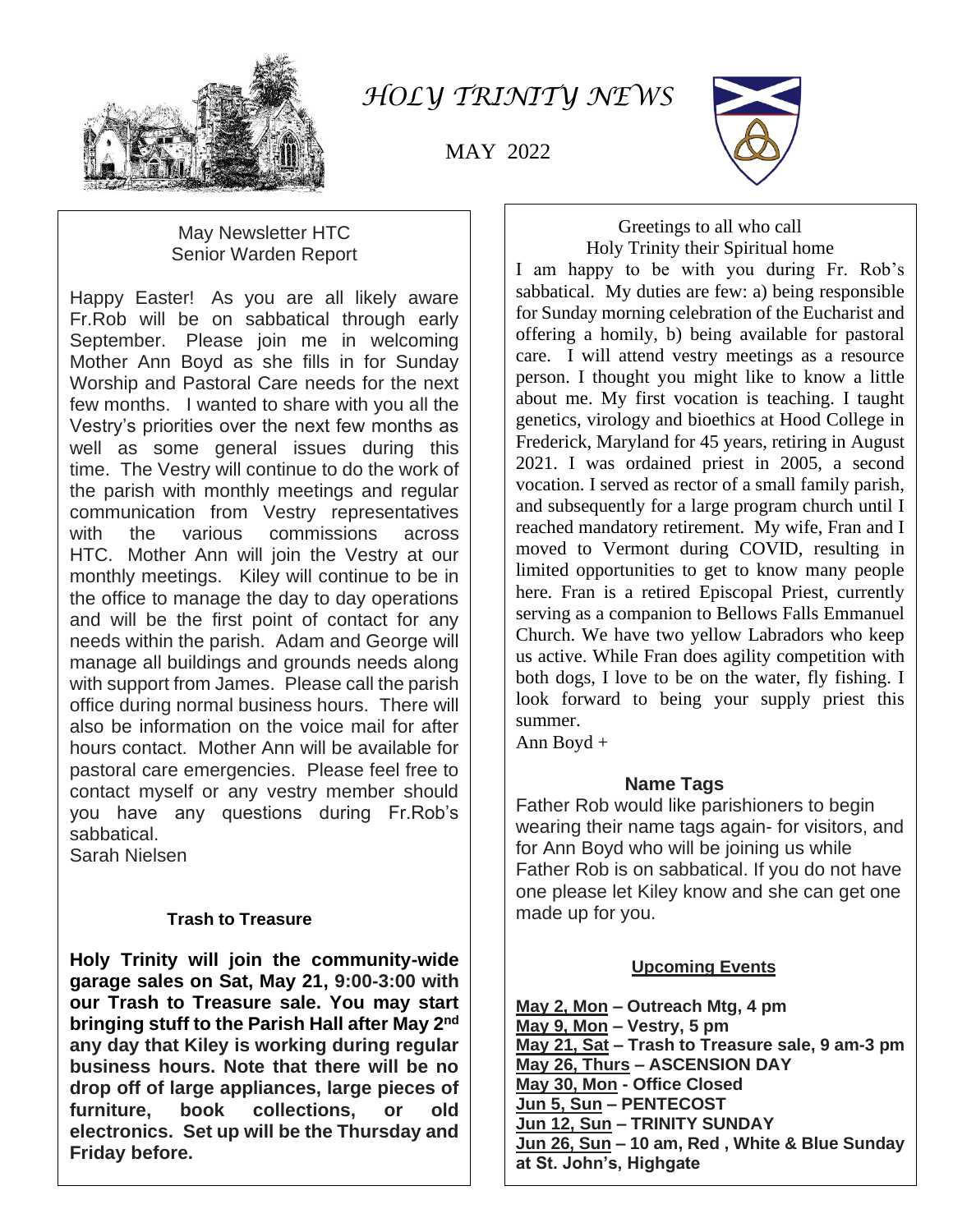## Psalms - the Prayer Book of the Bible by Dietrich Bonhoeffer

This was the book study for 5 weeks during Lent. We divided into groups of 2 or 3 and each group presented 3 or 4 chapters. We met Sunday after church from 11:00 to 12:00.

Group 1, Fr. Rob and Kay presented a chronological history of Bonhoeffer, and how the psalms are set to music and how a fugue is presented right side up and upside down.

Group 2: Bev, Linda, and Betsy presented on the television the sound of a lyre similar to one that may have been played by King David over 2,000 years ago. - We learned the little asterick in a psalm is called a "selah" and that the second half of a verse is a copy in different words of the first half of the verse. - We learned King David wrote most of the 150 psalms. Betsy shared some history and stories of Ukraine and her husband Roman's early years in Russia.

Group 3: Mary Hartman, Wally and Sandi shared in the reading of psalms with understanding of the reading in relation to creation, law, history and the Messiah. Group 4: Mary Wood and Christie presented a reflection on The Balanced Life (next column)

Group 5: Natalie and Lynda presented psalms set to music. We sang psalms from the hymnal and watched 2 psalms sung in Godspell and one by the Mills Brothers.

# Seder To-Go

36 people signed up for Seder To Go, and a great team cooked the turkey and lamb, prepared the potatoes and peas, and packed the cranberry sauce, mint jelly, bitter herbs, stuffing, etc. into brown bags for the Seder dinner to be eaten in each home. And it was topped off with a chocolate covered matzo. All bags were delivered or picked up at church on Maundy Thursday.

## **Vestry at a Glance April 4th, 2022**

- Outreach will allocate \$1000, to add to the collected money from the parish, to donate to 'Stand with Ukraine'.

- Runners to protect the parish hall floor, to be used during events, will be purchased.

- 5 additional air purifiers will be purchased. (4 for the parish hall  $\&$  1 for the upper room)

- Sue Hogan will continue as supply musician throughout Father Rob's sabbatical.



 Our 7th Annual Event will take place here at Martha's Kitchen, 139 Lake St., St. Albans. Tickets purchased before the event date will be \$20. each. Empty Bowls is an international grassroots effort to raise both money and awareness in the fight to end hunger.

This will be an Indoor Walk -through Event. On the day of the Event, ticket holders enter the Main Dining Room and choose a handmade ceramic bowl. They will then proceed to the Main Kitchen and choose from a variety of different homemade soups, and desserts all made by local volunteers. Get your tickets online or stop by The Kitchen. Open every day between 9 a.m. and 1 p.m. The tickets are \$20 each when purchased before the Event. Tickets will also be available at the door on the day of the Event for \$25.00 each.



 **Balanced Life B- Build your life around Christ A- Accept humanity L-Limit my labor; make time for things besides work A- Adjust your values for better balance N- Nourish your inner life; God within you C- Commit your daily schedule to God E- Enjoy the moment**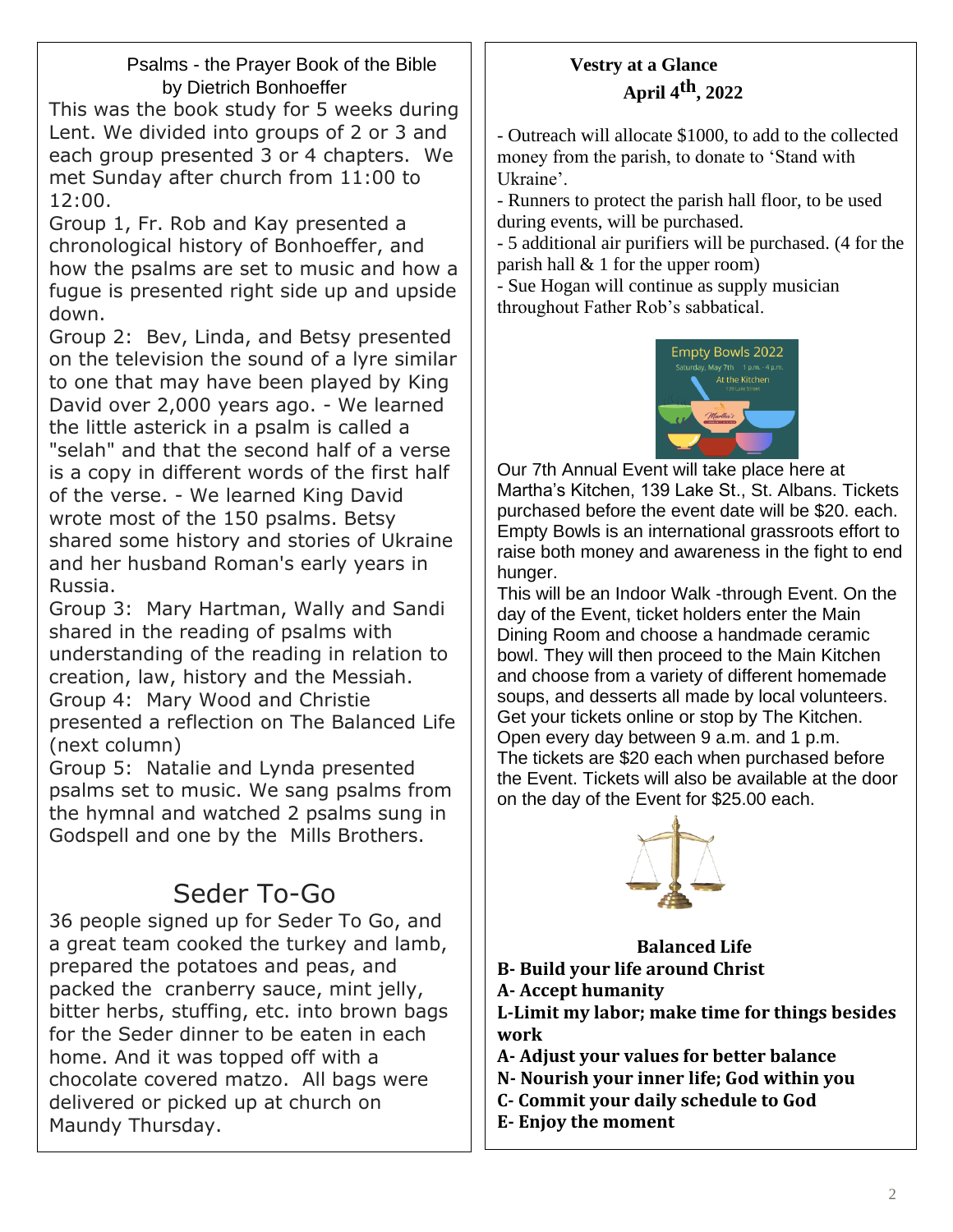Calling all kids who like to cook. You are invited to attend Holy Trinity's cooking camp!

Calling all kids! You are wanted to help explore the

bible and join our **Food Truck Party** by attending HTC Cooking Camp during the week of July 25<sup>th</sup>-29th. from 9:00-12:00 each day. Camp is open for children who have completed kindergarten and older. Our focus will be on cooking yummy items that are simple and easy for children to make and include nutritious ingredients.

 Throughout the week, young chefs will learn about kitchen safety, presentation, and serving while making breads, snack items and cooking a main course meal. Campers will explore nutrition and wellness.

 As part of our, **Food Truck Party** theme, we will explore ways people can work together to make our world a better place while focusing on five various stories of the bible. Campers will prepare and bring a take home dinner for their families the evening of July 29<sup>th</sup>.

Camp tuition will be \$50. Each camper will get an apron, tshirt, cookbook and several art activities, snacks each day, and a take home family dinner on Friday.

 Cooking camp will be open to the first 24 registrations. Please make sure to complete registration form and return to Mary Wood by 6/10/22. The camp will be limited to 20 campers.

Registration Form (Please return to Mary Wood by 6/10/22) Name\_\_\_\_\_\_\_\_\_\_\_\_\_\_\_\_\_\_\_\_\_\_\_\_\_\_\_\_\_\_ Age\_\_\_\_\_\_\_\_\_\_ Parents' Names

Address\_\_\_\_\_\_\_\_\_\_\_\_\_\_\_\_\_\_\_\_\_\_\_\_\_\_\_\_Phone\_\_\_\_\_\_\_\_\_\_

\_ Emergency

Contact\_\_\_\_\_\_\_\_\_\_\_\_\_\_\_\_\_\_\_Phone\_\_\_\_\_\_\_\_\_\_\_

Person providing transportation

Food Allergies

I give permission for walking field trips\_ I give permission for photo release yes no Sign\_\_\_\_\_\_\_\_\_\_\_\_\_\_\_\_\_\_\_\_\_\_\_\_\_\_\_\_\_\_\_\_\_\_

Mail registration & payment: Mary Wood 19 Country Club Estates

 Swanton, VT 05488 Questions? 802 524-5446 [golfwoodmd@comcast.net](mailto:golfwoodmd@comcast.net)



Fitness classes w/ Molly Hartman In the basement of Holy Trinity every Mon, Wed, & Thurs @ 6PM; Sat. @10:30AM. Walking with weights on Sunday's at 8AM. Contact Molly at 802 782-3033.

#### **Fellowship**

**Red, White, and Blue Sunday:** Red, White, and Blue Sunday on June  $26<sup>th</sup>$  at St. John's , Highgate. Plans would be for everyone to bring their own picnic lunch, chairs, blankets and lawn games.



## ABENAKI NATION OF MISSISQUOI

April 21, 2022

Kway Murphy, (Greetings)

Maguam Bay of Missisquoi. Inc. thanks you for your generous contribution to the Abenaki Nation of Missisquoi. It is because of active and caring community members such as yourselves that we are able to continue serving our community providing essential and emergency assistance.

This letter will also serve as a receipt for your tax purposes. Maquam Bay of Missisquoi, Inc., a public non-profit tribal entity serving in the State of Vermont, acknowledges the receipt of your monetary donation, valued at \$ 1000.00 for the purpose of supporting the Abenaki Food Pantry.

Again, we thank you for your charitable contribution, please carefully review IRS publication 526 for detailed information of charitable contributions, deductions, limitations and record keeping requirements. If you have received any benefits or service for your charitable contribution, please review IRS publication with your tax advisor. You may only deduct the charitable contribution, which is more than the benefit received. Please contact your tax advisor directly for tax advice with respect to this charitable contribution.

Sincerely,

*Chantel Bockus* Chantel Bockus President, Maquam Bay of Missisquoi

Chief Richard Menard Abenaki Nation at Missisquoi Tribal Council

> Abenaki Nation at Missisquoi Tribal Council Maquam Bay of Missisquoi Inc.<br>100 Grand Avenue, Swanton, Vermont 05488<br>802-868-6255 www.abenakination.com

Holy Trinity Episcopal Church, Thank you fo your generous donation in support of our annual Spaghetti Supper. Your thoughtfulness is very much appreciated on behalf of the St. Albans Town Firefighters Association.

Jay Sweeny

Thank you for all your support. The people experiencing homelessness greatly appreciate it! Sincerely,

The Samaritan House